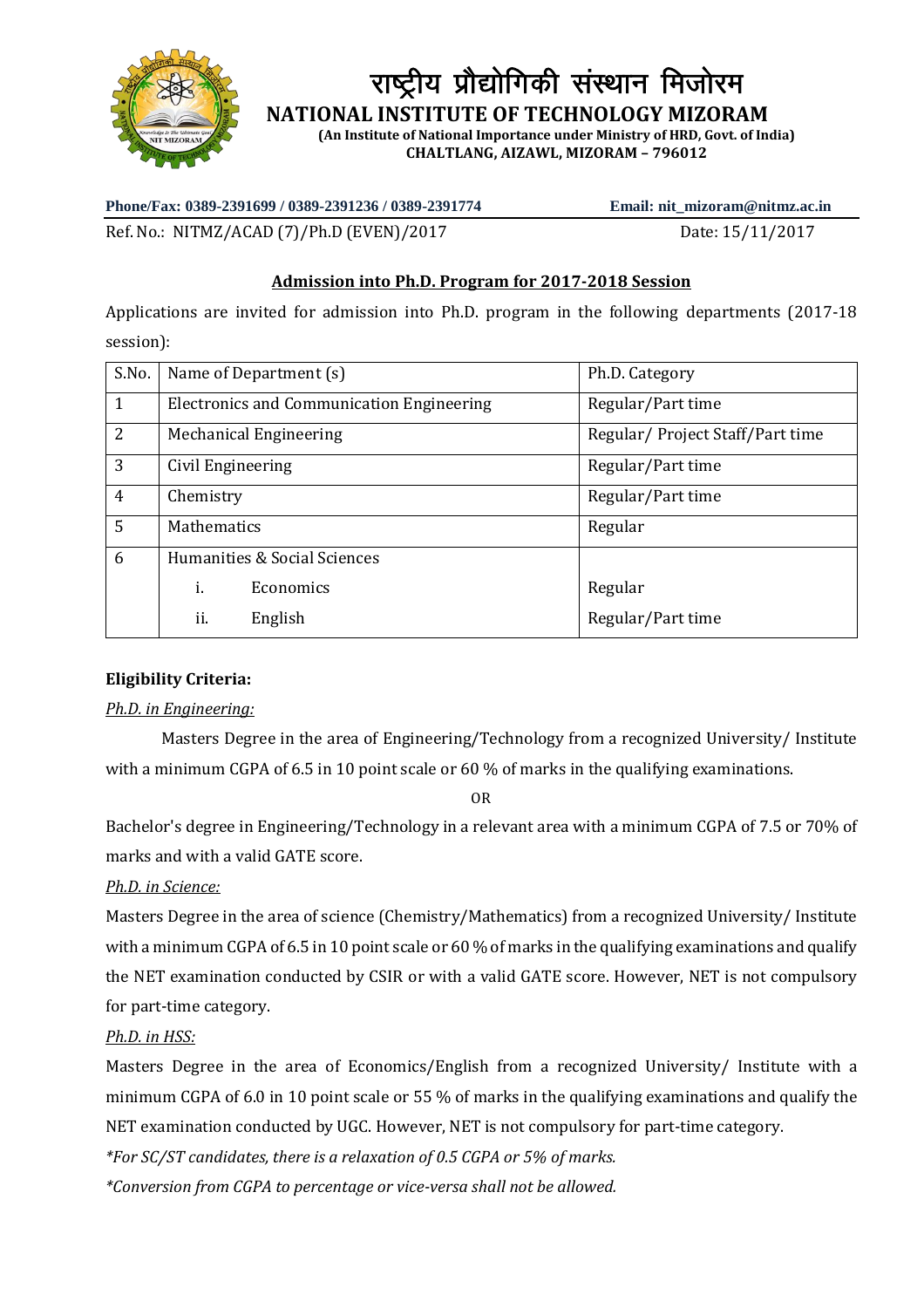#### **CATEGORIES OF Ph.D. STUDENTS**

The Institute admits Ph.D. students under the following categories:

#### REGULAR

A student in this category works full-time for his/her Ph.D. degree. He/she receives assistantship from the Institute or fellowship from any recognized funding agency.

### PROJECT-STAFF

This category refers to a student who is working on a sponsored project in the Institute and is admitted to the Ph.D. Programme to work on a full-time basis. The remaining duration of the project at the time of admission should be at least one year. If the project gets completed before the student completes his/her Ph.D. Programme, his/her category will be converted to that of REGULAR category.

### PART-TIME

A student in this category is a professionally employed person, who pursues the Ph.D. Programme while continuing the duties of his/her service in NIT Mizoram or elsewhere. The Institute does not provide any assistantship/fellowship to such a student.

#### **Assistantship**:

A student under REGULAR category may receive assistantship from the Institute or fellowship from any recognized funding agency. MHRD fellowship shall be as follows:

| <b>Type of Candidate</b>                                          | For the 1st & 2nd Years   | 3 <sup>rd</sup> Year onwards |
|-------------------------------------------------------------------|---------------------------|------------------------------|
| i. BE/B. Tech./M.Sc or equivalent with $ $ Rs. 25,000/- per month |                           | Rs. 28,000/- per month       |
| valid GATE Score above the prescribed                             |                           |                              |
| cut off level/ NET Qualification                                  |                           |                              |
| ii. M.E./M. Tech. or equivalent                                   | Rs. $25,000/$ - per month | Rs. 28,000/- per month       |

### **How to Apply:**

Application form can be downloaded from Institute website (www.nitmz.ac.in). Self attested copies of necessary supporting documents and a demand draft (of Rs**. 200**/- for General/OBC **OR** Rs. **100**/- for SC/ST); drawn in favour of "Director, NIT Mizoram" payable at Aizawl should be attached with filled in application form. Application form complete in all respects should reach the **Heads of the respective Department**, **NIT Mizoram, Chaltlang (Dawrkawn), Aizawl, Mizoram – 796012** by **07th December, 2017 super-scribing "Application for admission into Ph.D. program in the Department of** 

**\_\_\_\_\_\_\_\_\_\_\_\_\_\_\_" on the envelope.** Any application received after 5:00 PM on 07/12/2017 shall not be considered. Institute will not be responsible for any postal/otherwise delay. Candidates are advised to mention their contact No. & Email Ids in the application forms. Names of the short-listed candidates for attending test/interview shall be made available in the Institute's website or may be intimated by e-mail by the respective Head of the Department. The session is likely to start from first week of February, 2018. List of finally selected candidates shall be published on institute website.

**Important Dates:**(a) Last date of submission of application form: **07/12/2017**

(b) Dates of written Test and/or Interview: **31/01/2018**